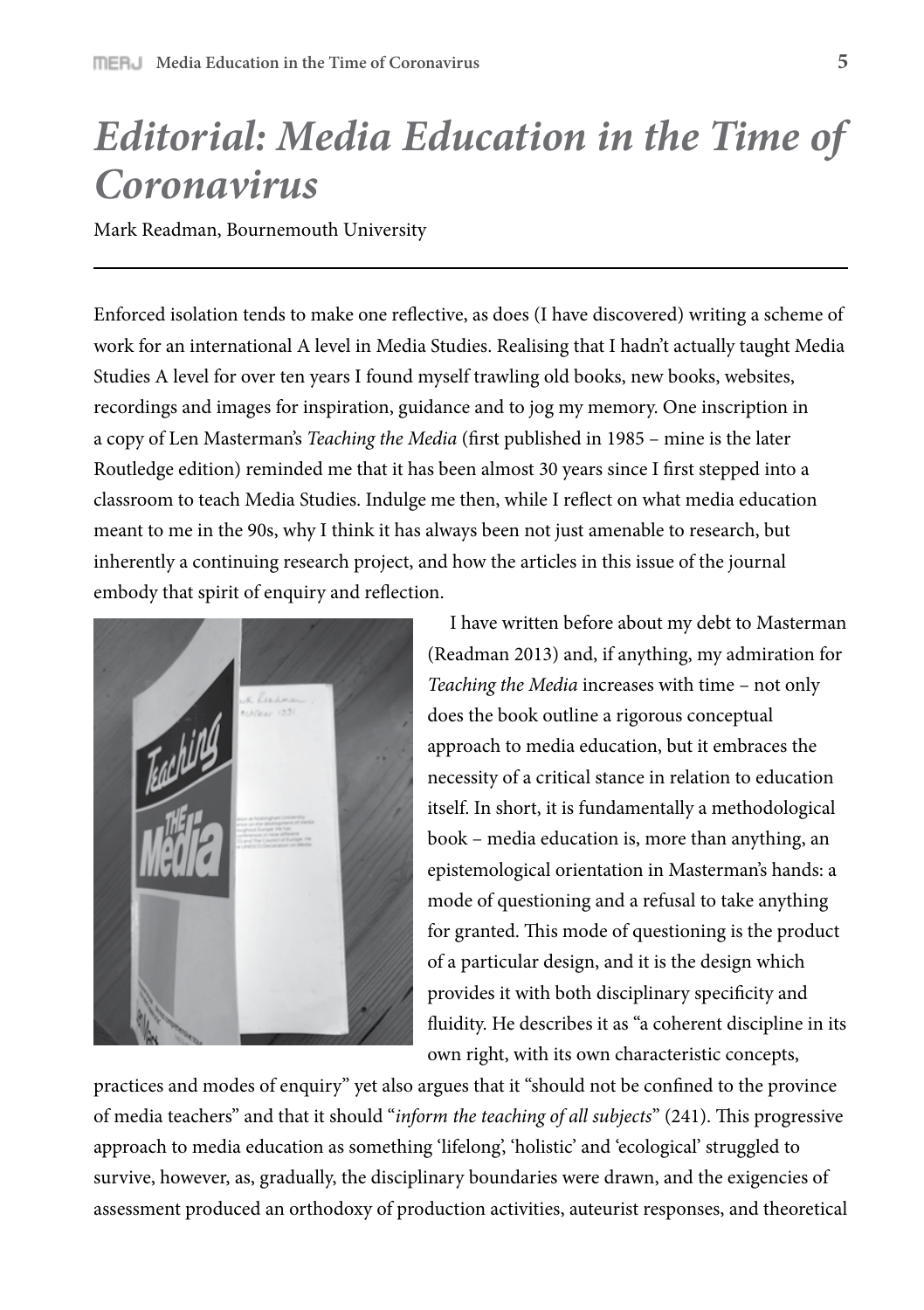name-dropping. The challenge, I think, was later picked up by Bennett et al. with their argument for the need to move beyond 'the media' and examine, instead, the dynamics of the mediascape. They criticise Masterman's advocacy of 'alternative' media production (it was the 80s, after all) for being "unwittingly conservative" (Bennett et al. 2011: 124), but the spirit of the project he began is developed in theoretically rich and exciting ways in their book.

And it is this notion of a 'project' that seems pertinent. One of the great attractions of media education in the 90s was that it felt like the Wild West – frontiers didn't exist yet, territories were up for grabs, and claims could be staked. There weren't textbooks and schemes of work readily available, so resources had to be produced as well as teaching strategies developed around them. There were books and BFI publications about film and TV, of course (there was a particularly good one on *Teaching TV Sitcom*, 1985) but, apart from *Teaching the Media* I can only remember *The Media Studies Book* (1991) with chapters by, for example, David Buckingham, Gill Branston and Jenny Grahame. The approach was, as with Masterman, a conceptual one; the chapters focused on, for example, 'Language', 'Narrative', 'Audience' and 'Institution'. The nature of the 'subject' (before it became formalised as a subject) was a negotiation. I knew what it *wasn't* at least; it wasn't Communication Studies, with its emphasis on face to face communication, its functional models of 'sender' and 'receiver' and its apparently unproblematic interpretations of non-verbal communication. Media Studies, conversely, questioned everything and was critical, playful and 'porous'.

This 'thing' then, called Media Studies was in a continual state of formation, reflection and observation - it was, I guess, like an action research project. It was also a heuristic project – we would try things out, evaluate the outcomes, try again. I used to begin my weeks by handing out to students a 'media quotation' for discussion. These slips of paper had been artfully produced on the department's sole Macintosh Classic, loosely modelled on Graham Rawle's 'Lost Consonants' series in *The Guardian* (http://www.grahamrawle.com/lost-consonants.html). Like 'Lost Consonants' they featured 'cut out and collect' dashed outlines, each one numbered (also signifying collectability) and bore a quotation from, for example, Christian Metz, Roland Barthes, or Pierre Bourdieu. My own addition was an ironically enlisted advertising slogan along the bottom: "Media Quotations: they're soft, strong and very long" (from Andrex toilet tissue), for example. I relished the collision of high and low, the cerebral and corporeal (*The Modern Review*, with its sell-line "Low culture for highbrows" was regular reading at the time). The medium/form elicited some laughs (perhaps mostly mine) which took the edge off the explicit injunction to analyse, interpret and learn and (yes, if I'm honest) to acquire the cultural capital of theory. The hours I spent sourcing an appropriate quotation and constructing these provocations and challenges astounds me now, but I believed in the project, I believed in the explanatory force of theory, and I believed in the importance of debate. My 'media quotations'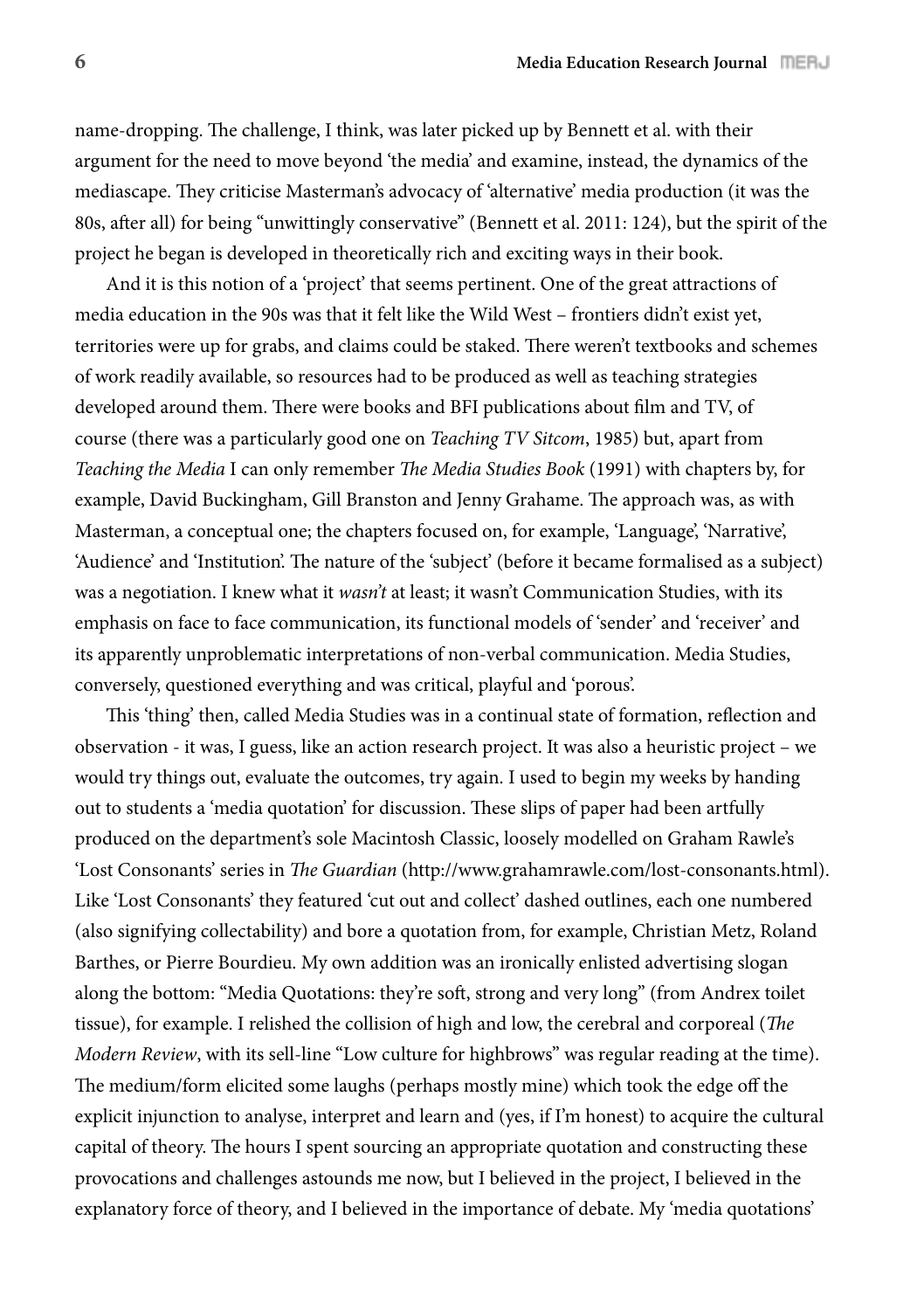practice was both flippant and deadly serious. It reflected the implicit understanding that, as Murdock and Golding argue a quarter of a century later, (the debate has continued this long!):

media studies is not a discipline in the conventional sense, occupying a designated academic territory with fixed boundaries. It is a space of encounter and debate. Its concerns overlap with the cognate areas of cultural and information studies and draw on traditions of inquiry and debate from across the entire range of the social and human sciences. (Murdock and Golding 2015: 41-42)

I wouldn't have characterised my work as a 'research project' back then, although, with hindsight, there are some indications in the audio diaries I recorded at the time, in which I think aloud about how, for example, I might use *Sean's Show* (Channel 4 1992-1993) to teach about realism. The audio diaries were, themselves, an ironic and self-conscious engagement with the temporal affordances of the media – I mention Beckett's *Krapp's Last Tape* in the very first one. It wasn't until I began my doctoral work and my supervisor Jenny Moon encouraged me to write reflectively, that I realised I had been doing this in some form all along.

It is hard now to think what isn't mediated, particularly at a time of global lockdown when every meeting takes place online and other people's children, animals and kitchens become part of the texture of public conversations. The articles in this issue of MERJ predate the Coronavirus pandemic, but all are attuned, nevertheless, to the mediatised nature of everyday life and education, and all are committed to projects of critical enquiry.

Robyn Ilten-Gee, for example, links narrative moral agency with critical pedagogy and podcasting, showing how the medium facilitates the construction of empathetic subject positions. Through this she argues that the literal inclusion of different voices in a recorded narrative work creates opportunities to manage conflict and foster resilience. Similarly, Mark Subryan and Lada Trifonova Price reveal how students of journalism can become reflective and reflexive agents of knowledge production when presented with specific epistemological challenges – they argue for the need for journalism education to go beyond practicalities and to embrace the complexities of research skills in order to develop a critical mindset.

Géraldine Wuyckens shows how students of all ages can be stimulated to engage critically with digital technologies and interactions through a 'design fiction' process which involves imaginative projection and critique. Richard Wallis, Christa van Raalte and Stefania Allegrini reach some fascinating insights into the nature of media education through an analysis of the reflections of graduates, two decades after their course. The ethnographic media work of Abhishek Chatterjee, Heitor Alvelos and Jorge Brandão Pereira involves students in a project of curation and preservation; the 'anti-amnesia' of their title is powerfully evocative of the